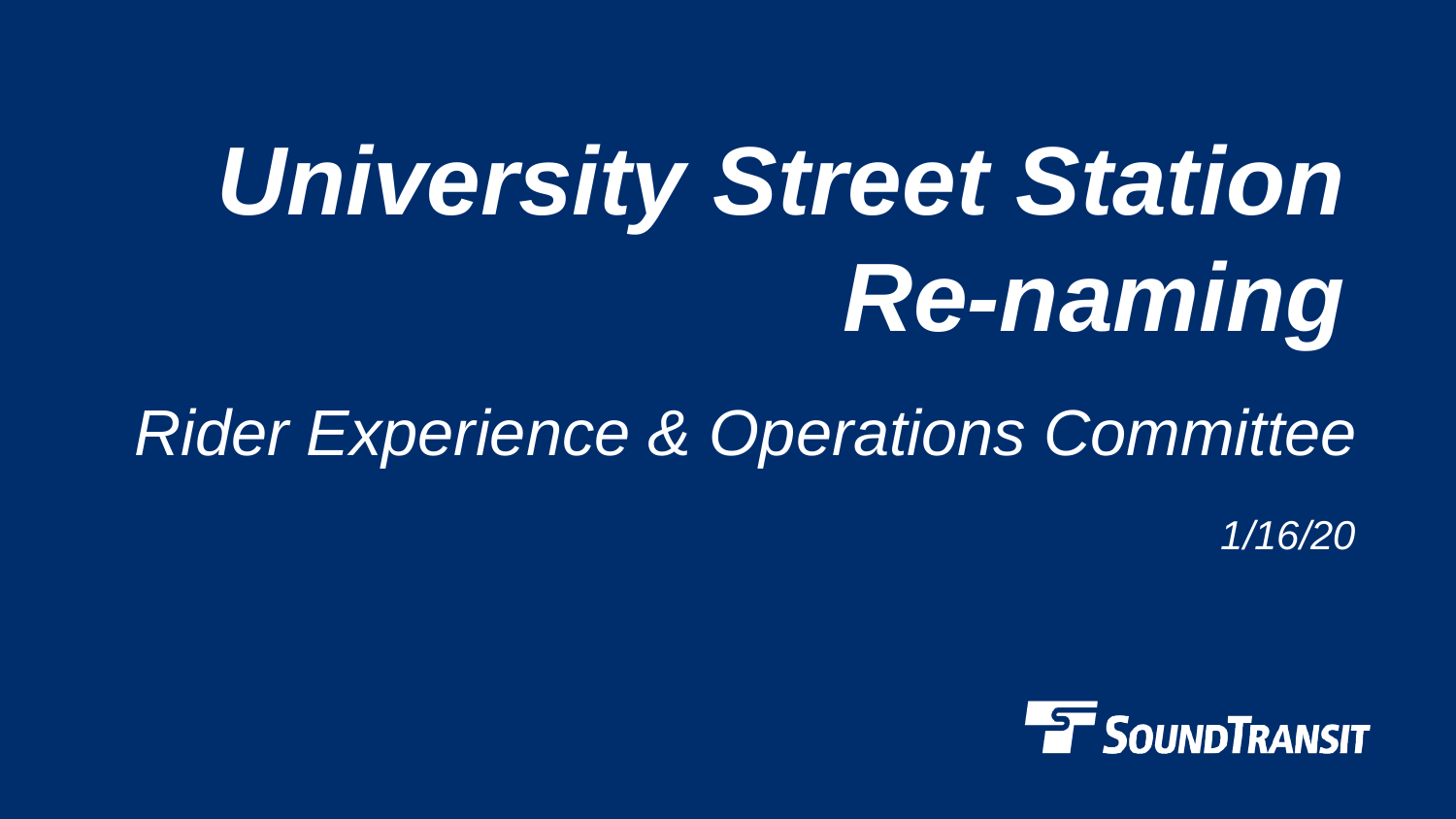#### *Why we are here*

*Today we are here to provide information so the committee can make a recommendation to the full board for a new name.*

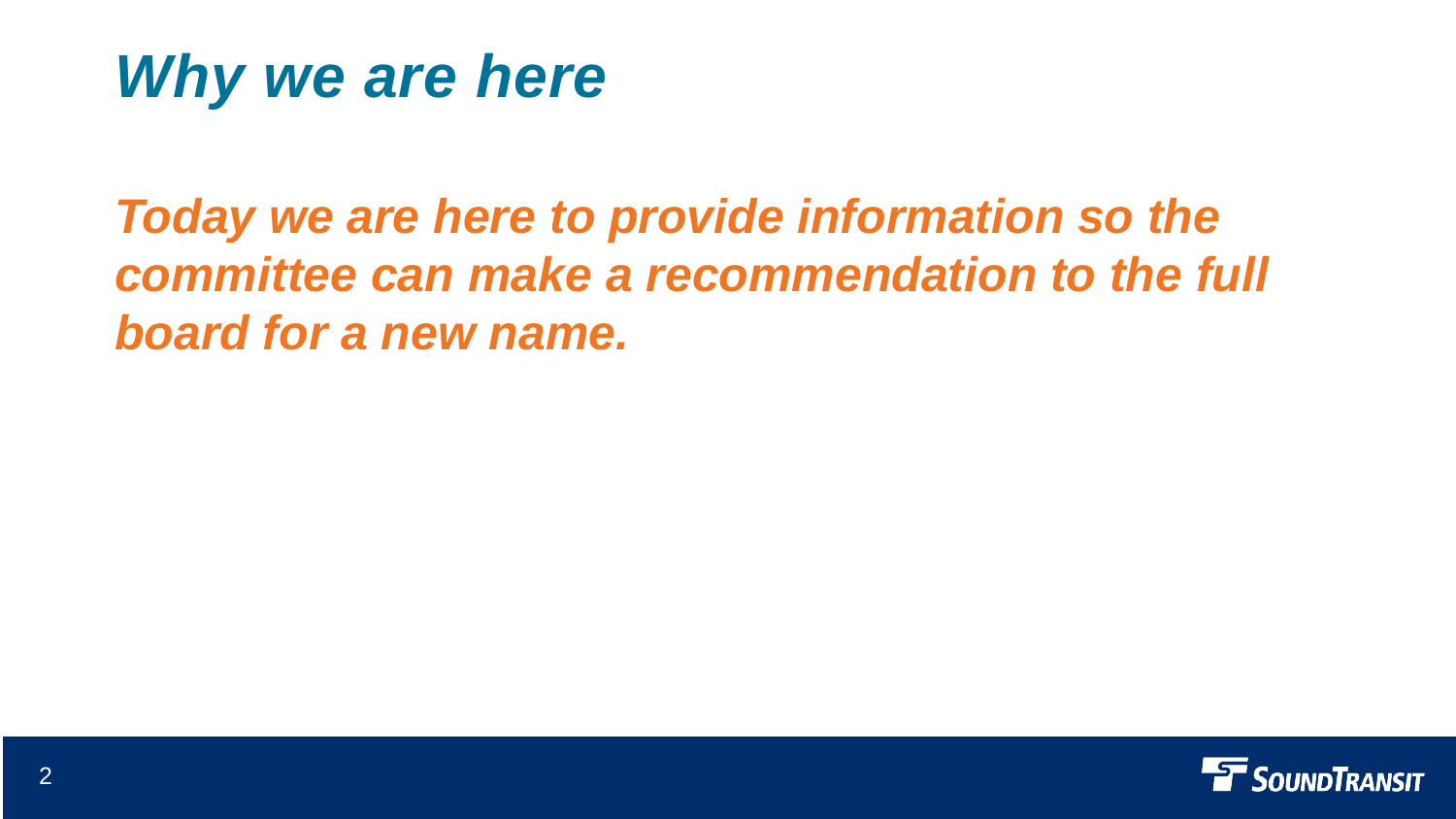### *University Street Station*



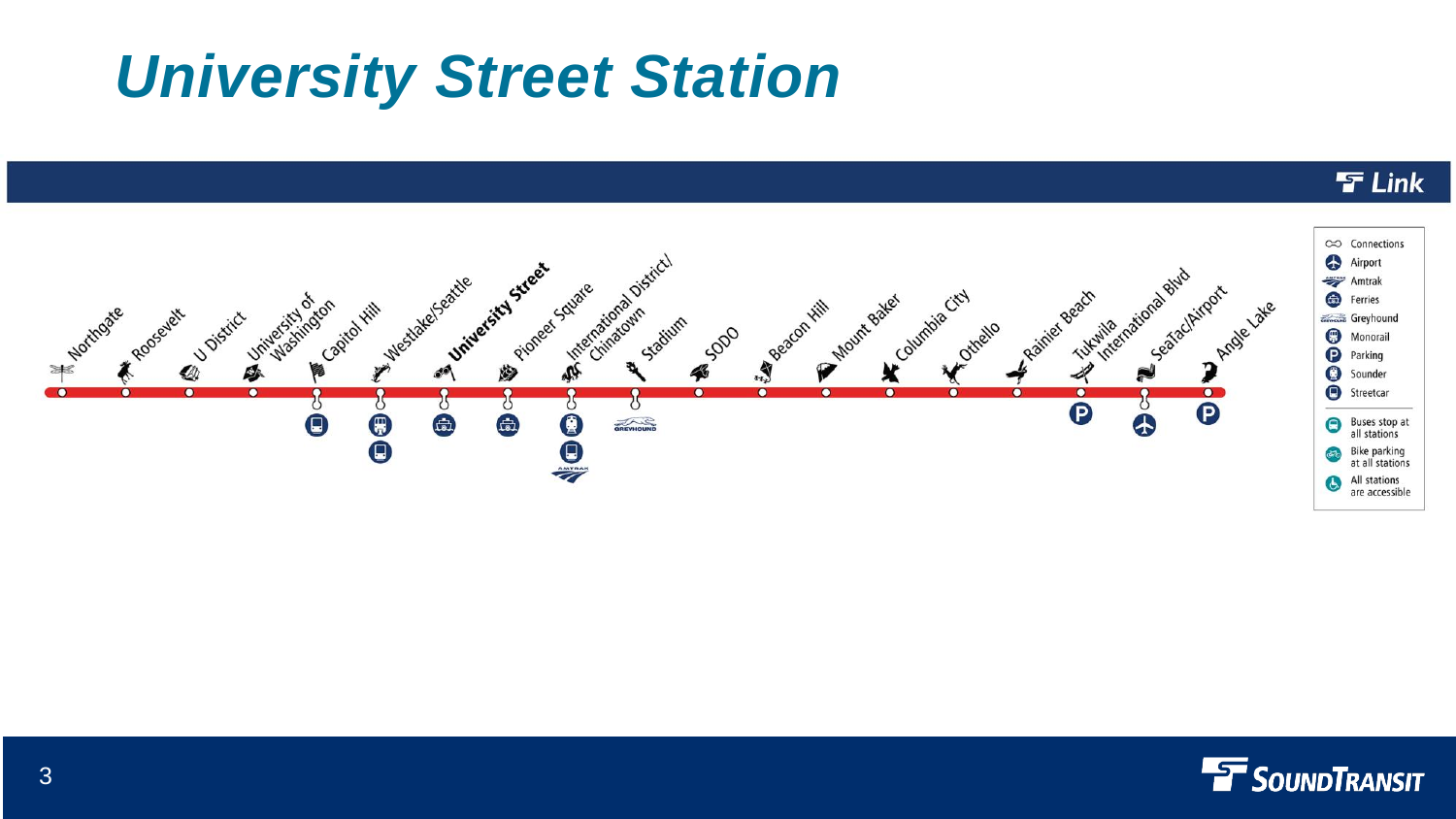#### *Process*

- Internal committee, internal process April August 2019
- Public participation opportunity September 2019
- Board decision January 23, 2020
- Implementation aligned with Northgate Link Extension, 2021



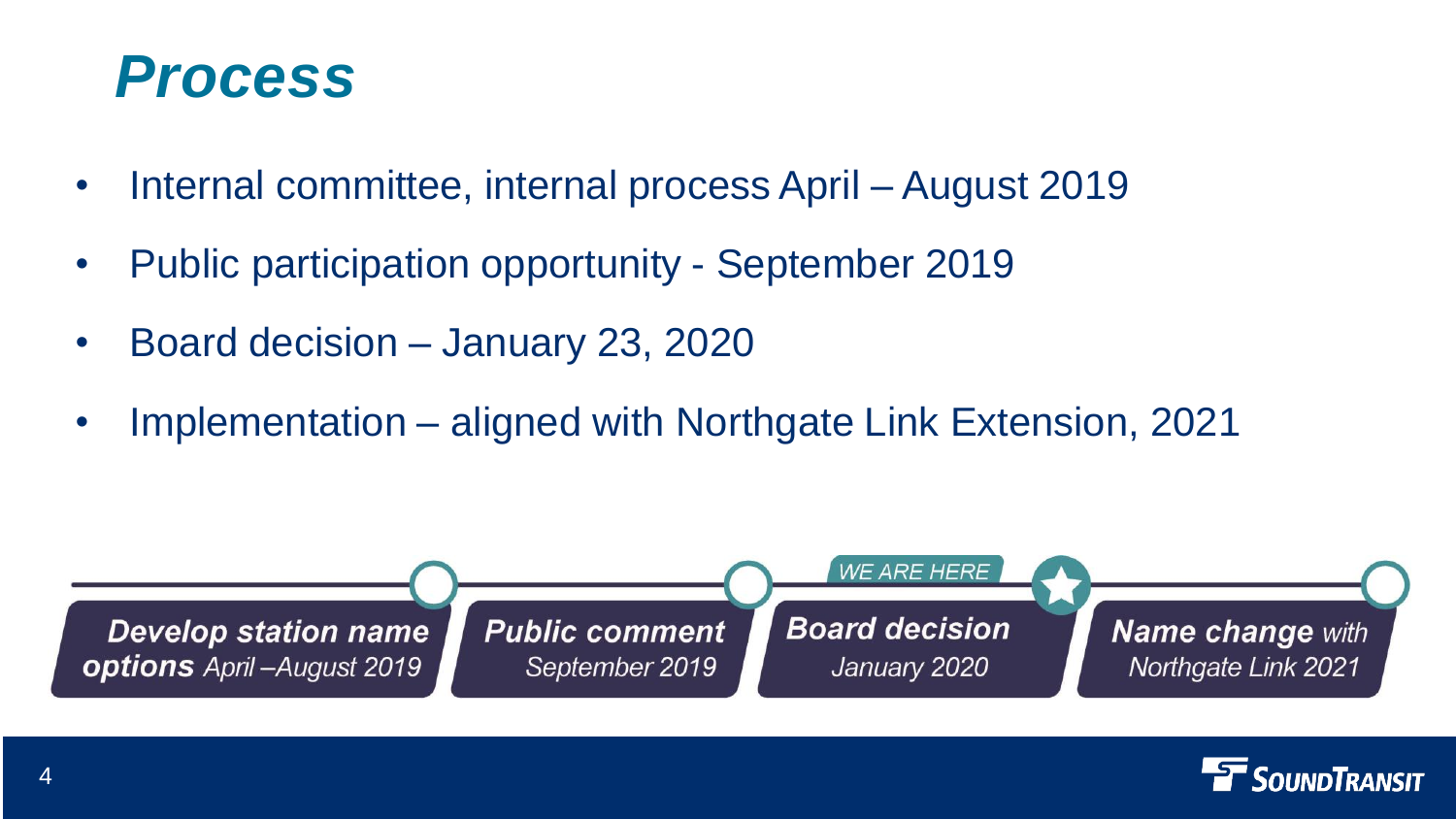### *Station naming criteria (Resolution No. R2012-02)*

- Reflect the nature of the environment
- Be brief, easy to read and remember
- Avoid commercial references
- Avoid similar names/words used in existing facilities
- Comply with ADA guidelines and be limited to 30 characters (including spaces)

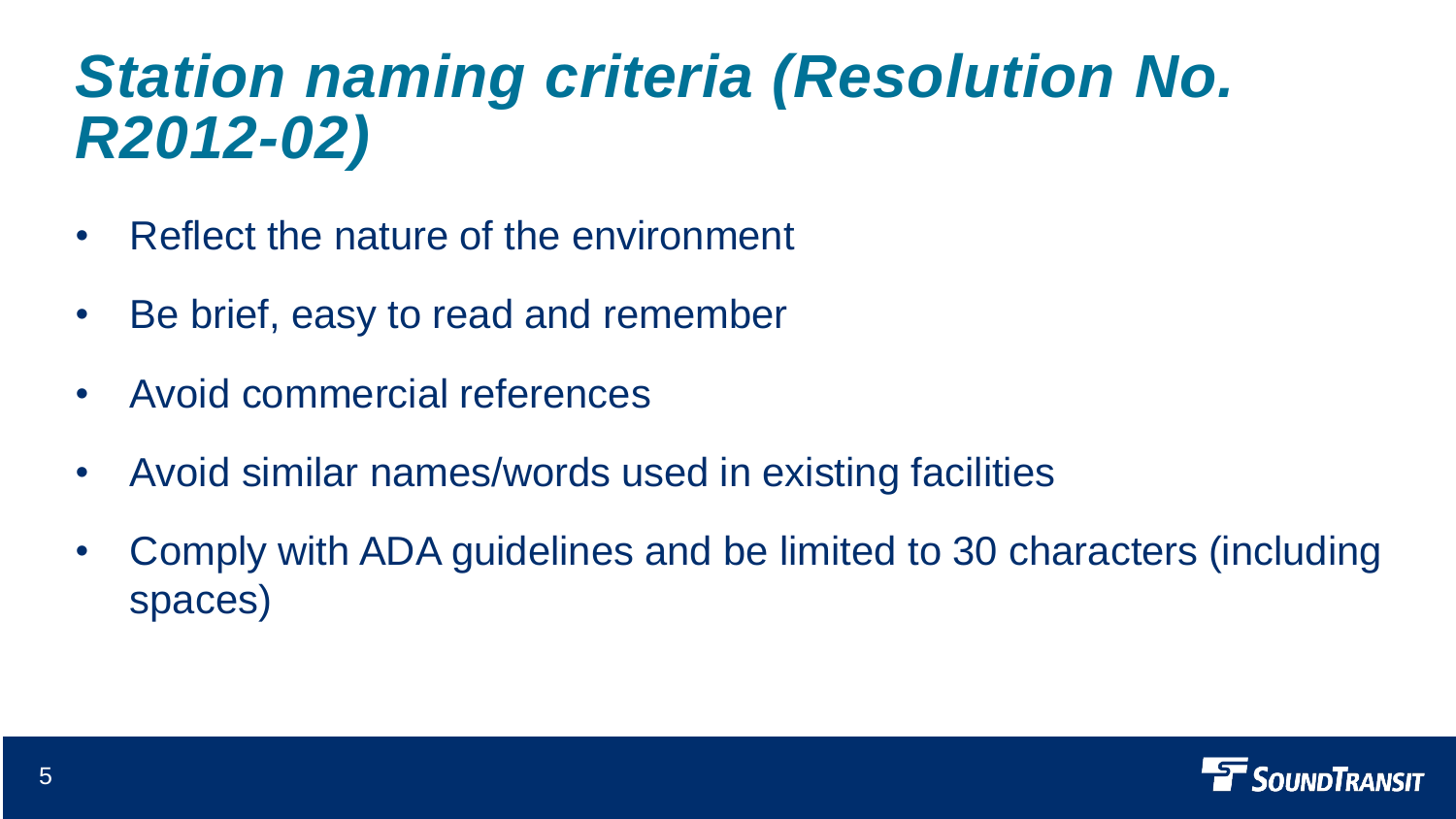# *Station Name options*

- *Arts District*
- *Benaroya Hall*
- *Downtown Arts District*
- *Midtown*
- *Seneca Street*
- *Symphony*



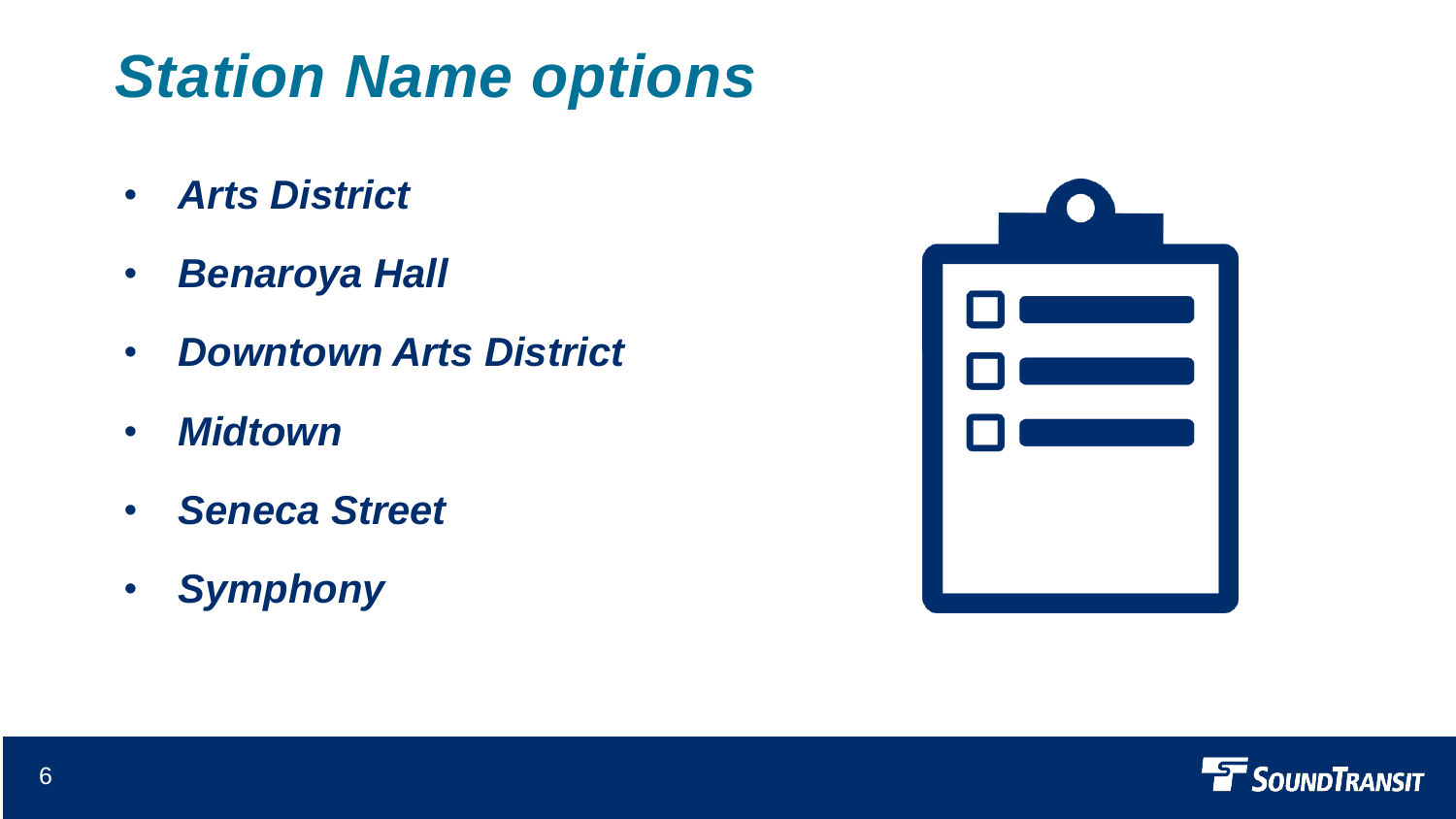# *Public Feedback*

- Online survey  $9/9 9/30$
- 4 in-person voting sessions
- Over 250 comments on social media
- Over 14,000 survey responses



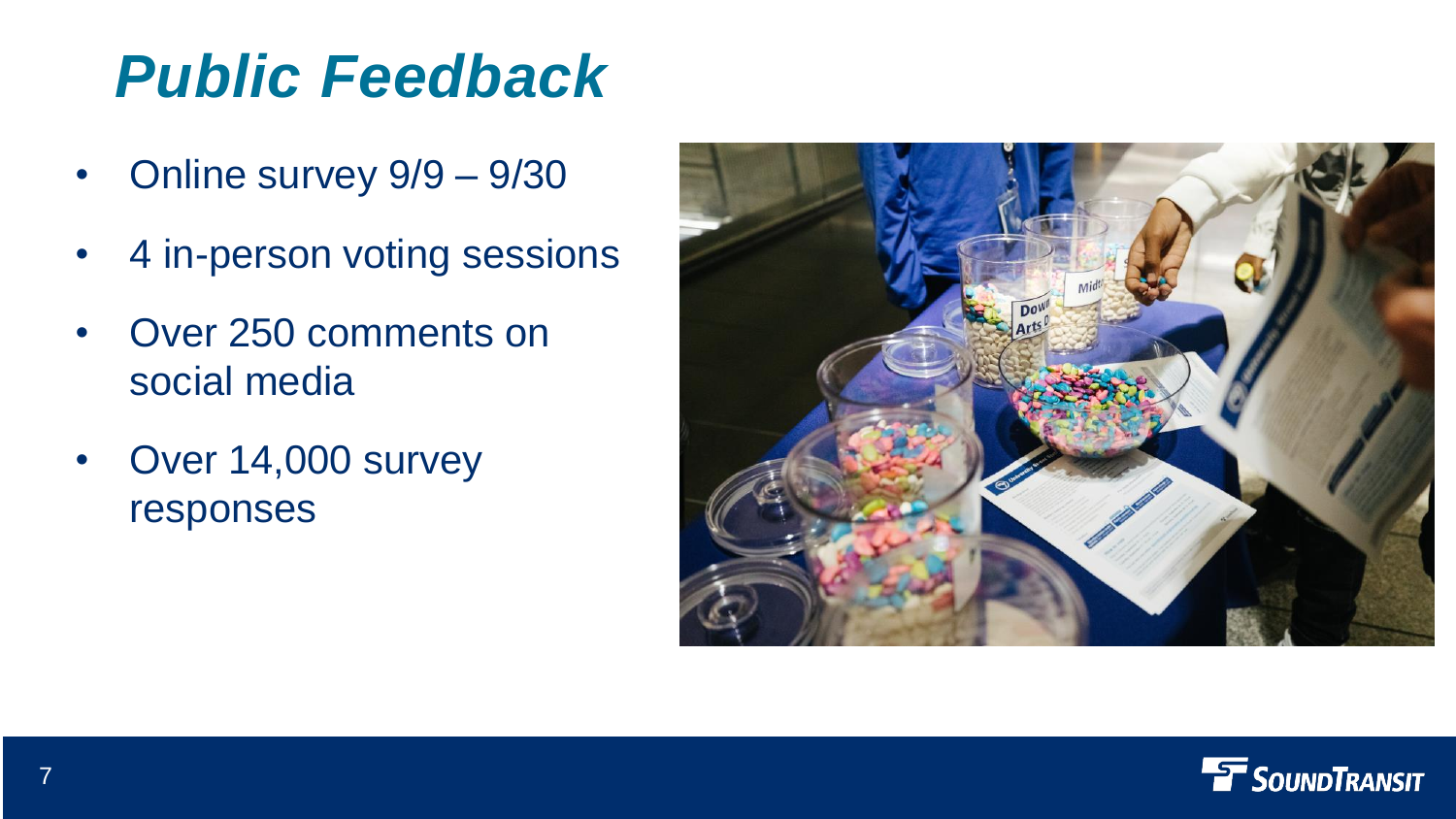# *Support for proposed name*

#### **Percentage of total votes**

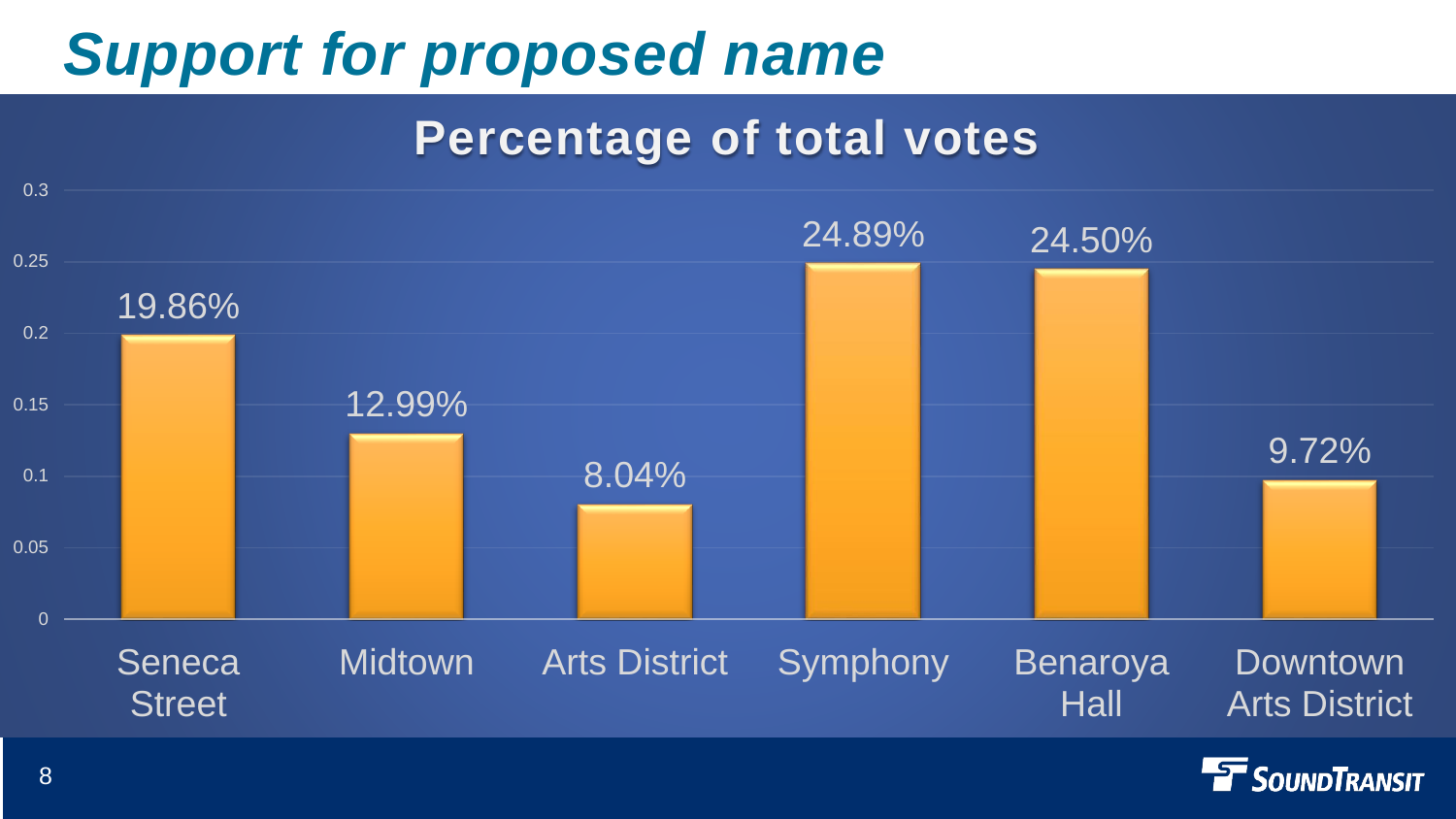# *Stakeholder Feedback*

- The Seattle Symphony and Benaroya Hall are in support of **Symphony Station or Benaroya Hall Station**
- University of Washington, Wright Runstad, Unico Properties, and Fairmont Olympic Hotel support **Midtown Station**





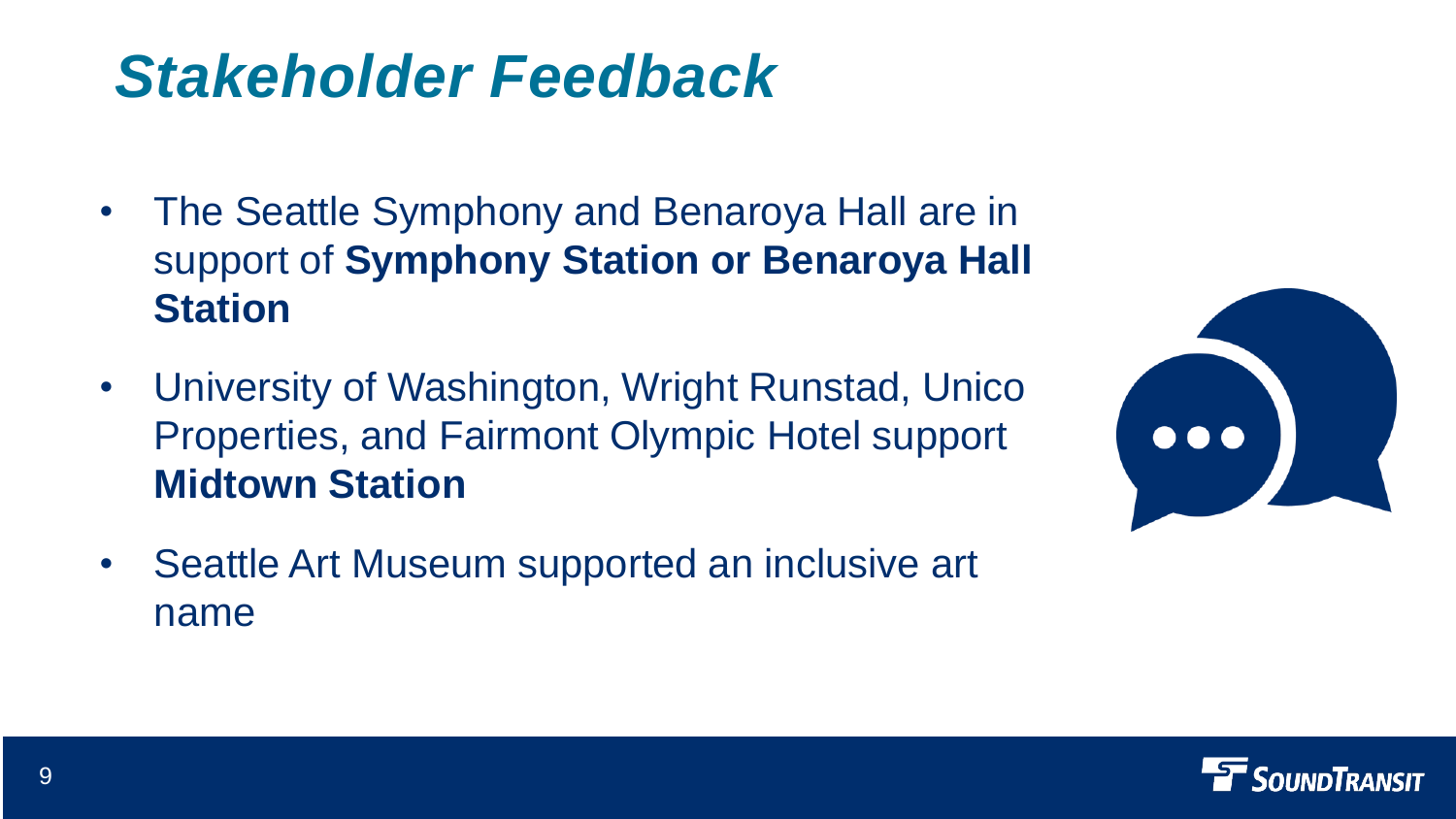### *Associated Costs*

- Changing to any of the proffered options entails additional unexpected costs.
	- Back of house technical changes amount to approx.  $+\$4M$
- Maintaining commonality with USS acronym greatly reduces technical back of house changes and associated budget request.

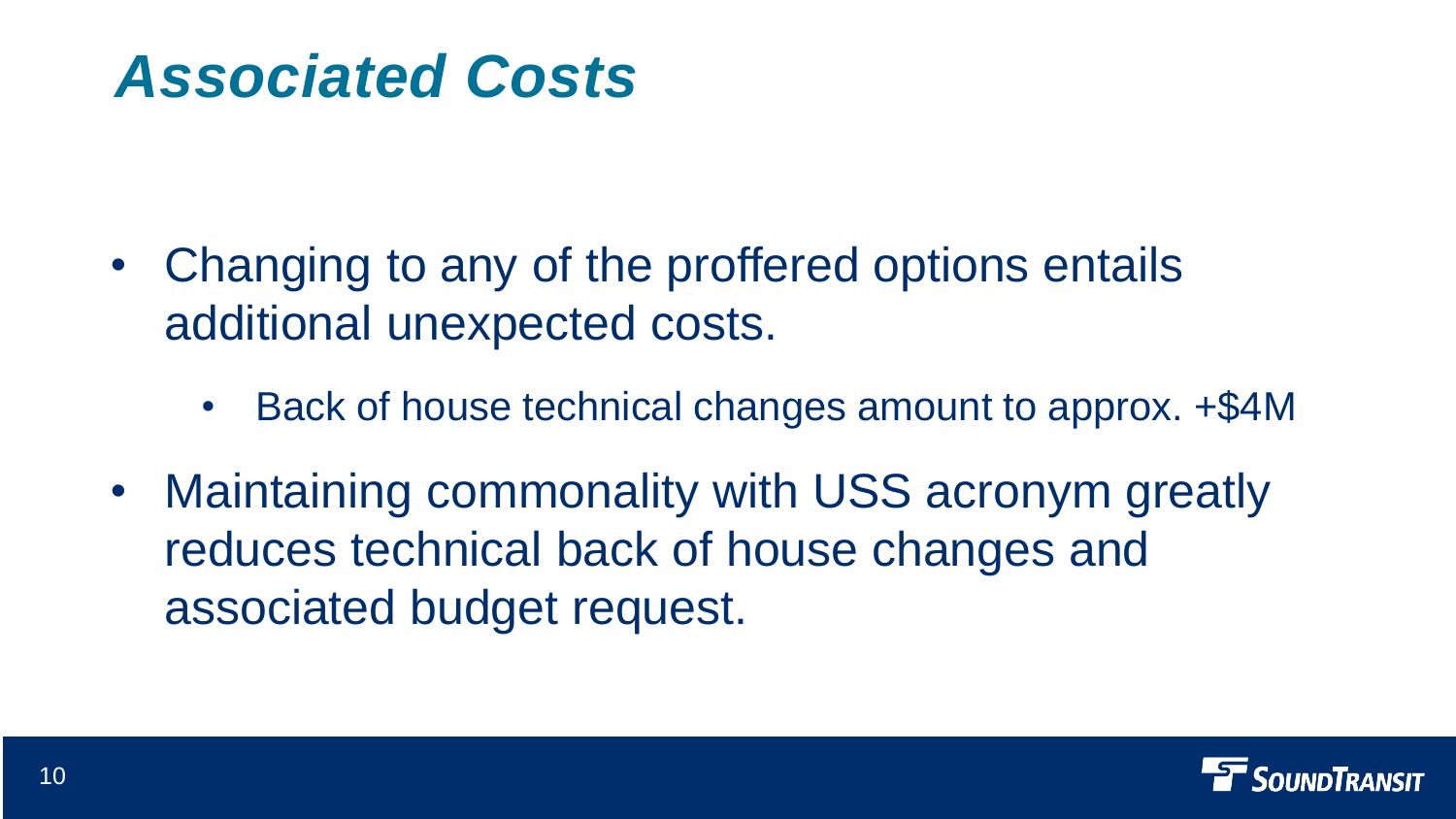# *Name options conforming to USS acronym*

- Union Street/Symphony Station
- Union/Seneca Street Station
- Union/Seneca/Symphony Station

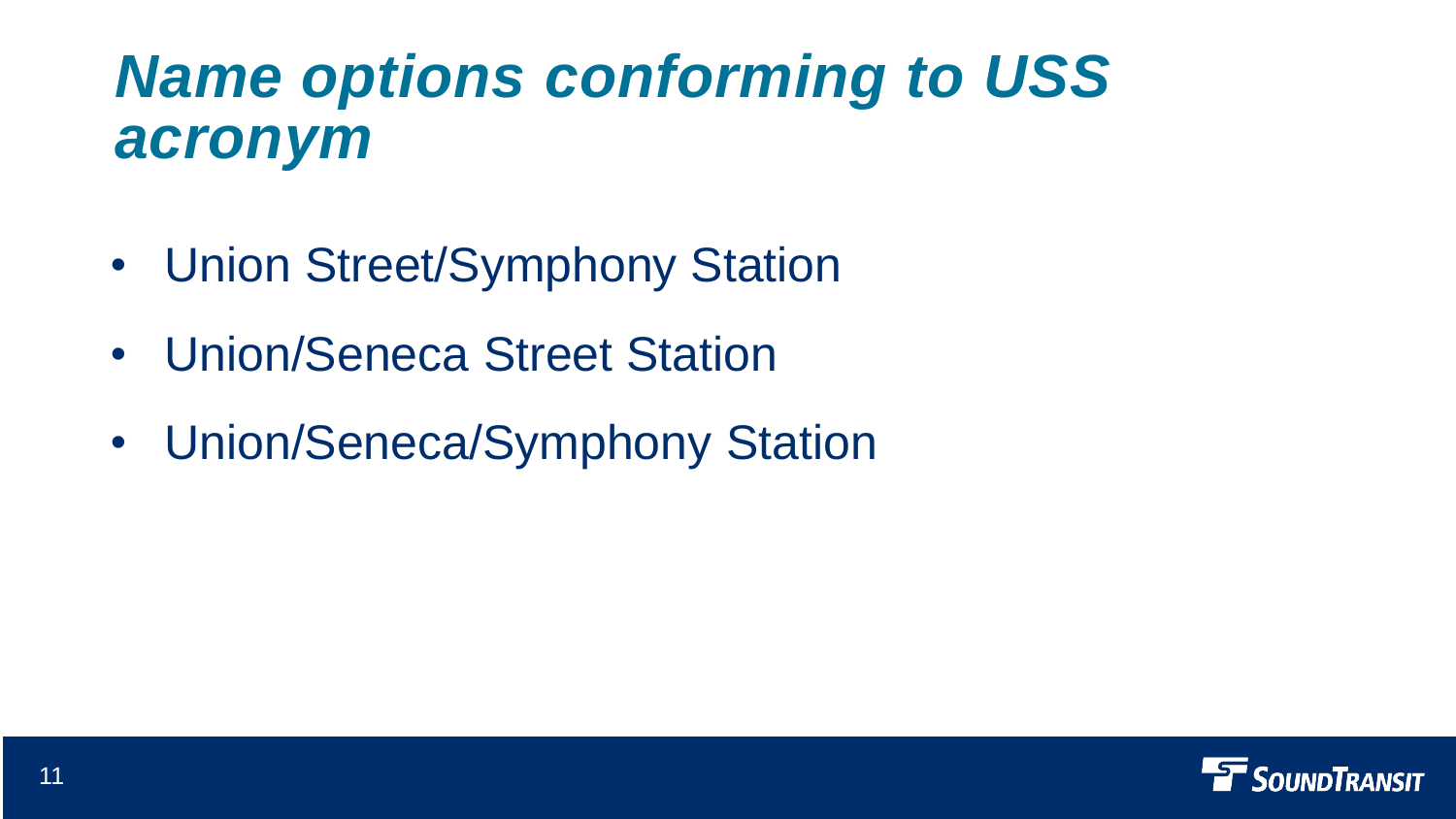### *Recommendation*

*Symphony Station got the most support from community engagement, and meets all of the board station naming criteria. Union Street is adjacent to our station. To conform with USS acronym, staff recommends Union Street/Symphony Station.*